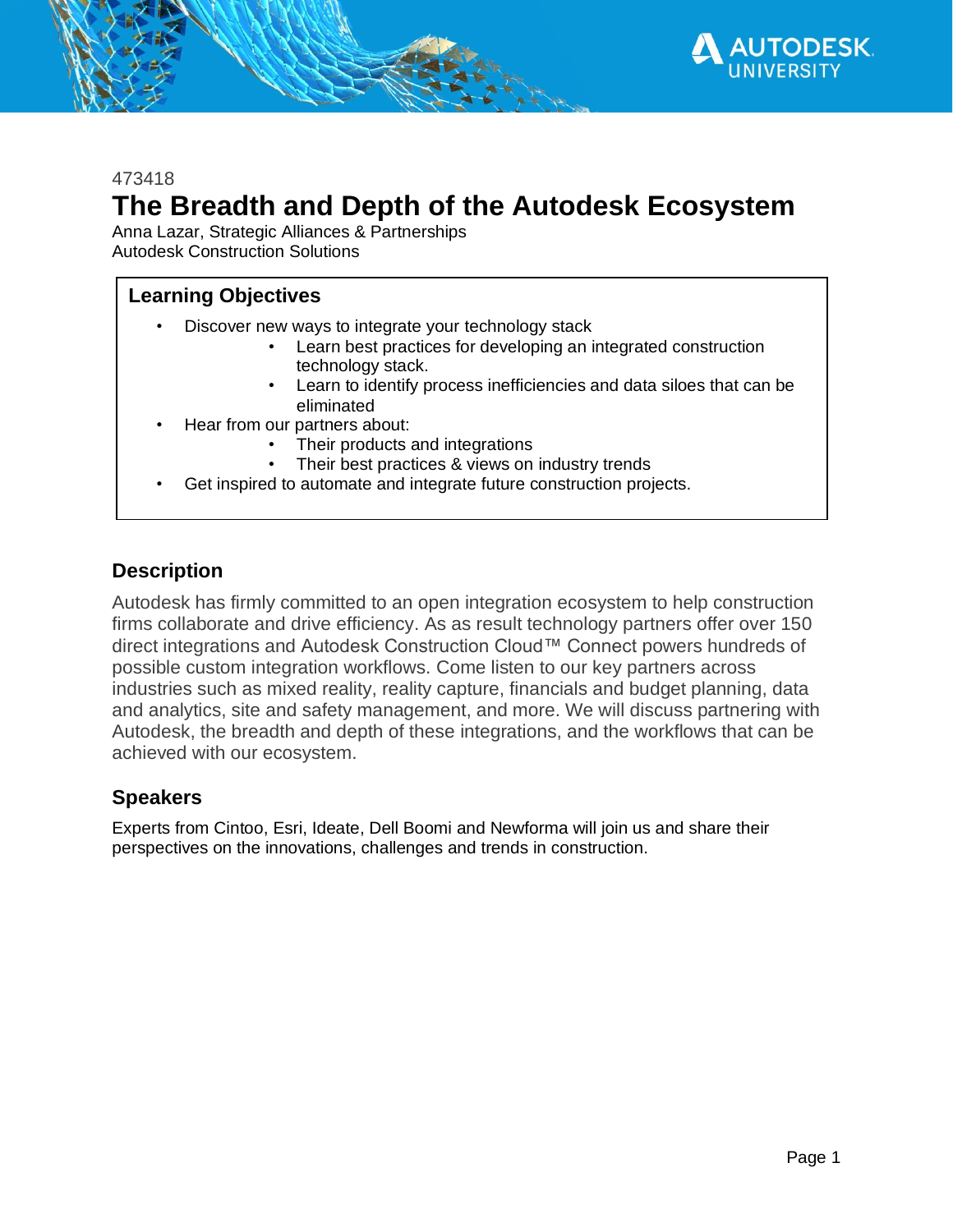

# **Integrating Your Construction Technology Stack**

The true potential behind any software stack lies in how each platform interacts with the others. Integrations minimize unnecessary manual work, opportunities for human error, duplicate data entry or wasted time looking for the appropriate file or piece of information.

## **Autodesk's Integration Ecosystem**

Technology adoption in construction has accelerated dramatically in recent years. While software has been used in the office for decades, the release of tablets and smartphones has completely changed how technology impacts the field. In 2020, we saw technology surge and masses of employees move to remote working arrangements. Disparate teams now work across the globe, some at home, some in the field, and some in the office. All use their own respective tools of choice which makes the elimination of information silos essential.

At Autodesk, we strive to build not only strong products but also a robust ecosystem of integration partners to fulfill this need. It enables us to deliver connected workflows to our customers, supported by our flexible and open APIs powered by [Autodesk Forge.](https://forge.autodesk.com/)



## **Automating Workflows & Connecting Solutions**

According to a recent [Construction Executive](https://www.constructionexec.com/article/integrated-software-is-an-imperative-in-the-construction-industry) article, "Connected software solutions are an imperative in today's construction industry for automating complicated workflows and facilitating true collaboration and operational efficiency…Disconnected solutions introduce counterproductive risks—developing data streams that don't talk to one another, and stunt collaboration and operational efficiency."